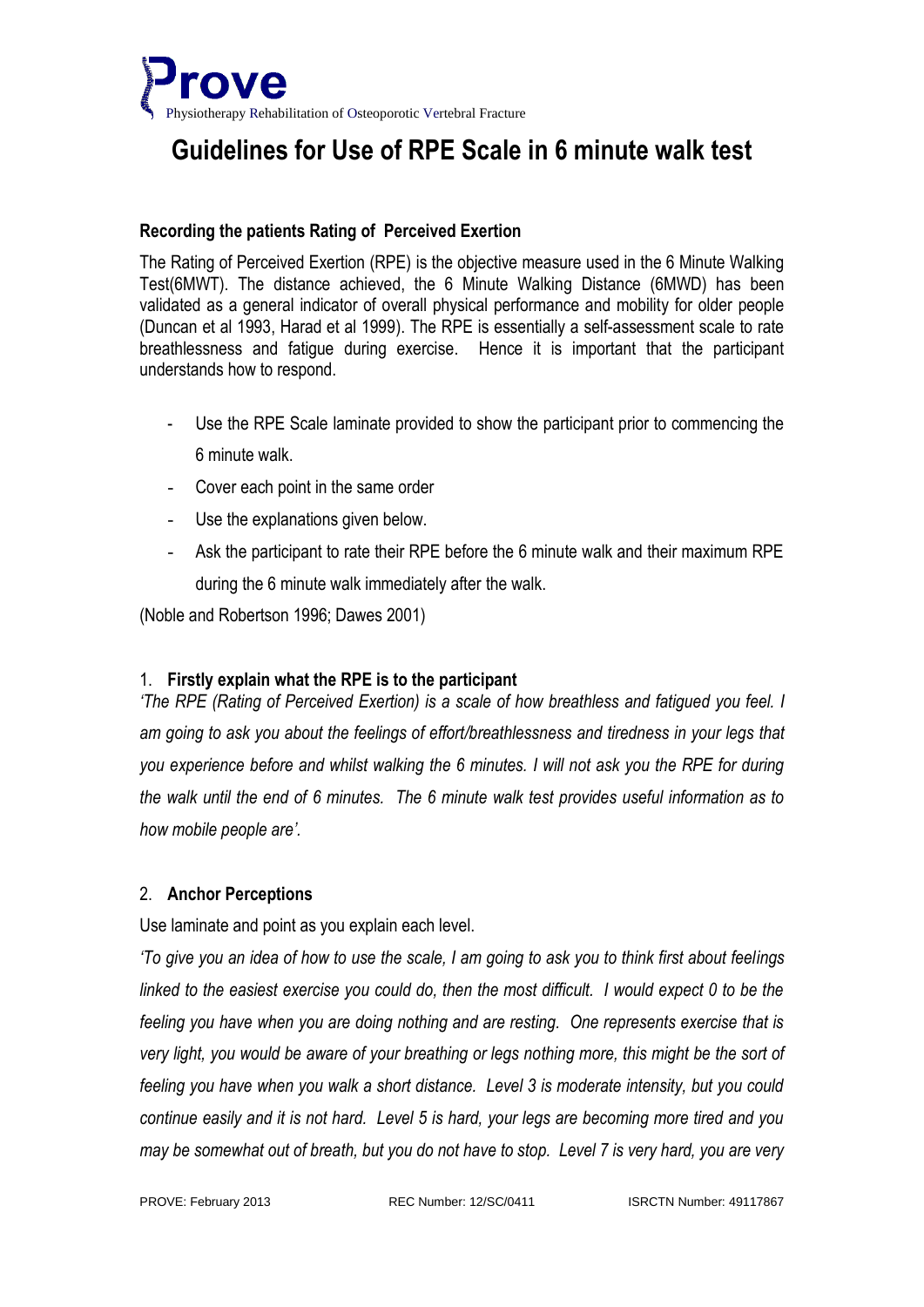

Physiotherapy Rehabilitation of Osteoporotic Vertebral Fracture

*tired, you feel you need to stop very soon and you are short of breath. Level 10 is as hard as the most difficult exercise anyone experiences and you cannot continue'.*

#### **3. Is there a correct response?**

*There is no right or wrong answer. You cannot pick the wrong number. The ratings just give an idea of how you feel. In every day life you notice how your body feels and adjust what you do automatically.* 

#### **4. Questions**

*Do you have any questions about the scale?*

### **5. Rating before walk**

*'I want you to focus on the sensations in your chest and breathing and in both.. Look at this scale and tell me how breathless/tired you are feeling from 0 (nil effort) to 10 (maxixmum effort) right now'.* Record the number on the case study form*.*

*'Now can you tell me how tired you feel in your legs from 0-10 right now'.* Record the number on the case study form.

### **6. Rating immediately after the 6 minute walk.**

Ask the patient to sit on a chair.

*'I want you to focus on the sensations in your chest and breathing and give a rating on the scale of how breathless and tired you felt at their most during the walk. Look at this scale and tell me how breathless you were feeling from 0 (nil effort) to 10 (maximum effort) during the walk.'* Record the number on the case study form.

*'Now can you tell me how tired you felt in your legs whilst walking from 0-10.'* Record the number on the case study form.

#### **References**

*Dawes, H. (2001). Perception of fatigue and exertion during a cycling test in brain injured subjects. London, University of East London. Noble, B. J. and R. Robertson (1996). Perceived Exertion. USA, Human Kinetics.*

*Ng S*∗*,. Yu P, To F, Chung J, Cheung T (2013) . Effect of walkway length and turning direction on the distance covered in the 6-minute walk test among adults over 50 years of age: across-sectional study.Physiotherapy 9963–70*